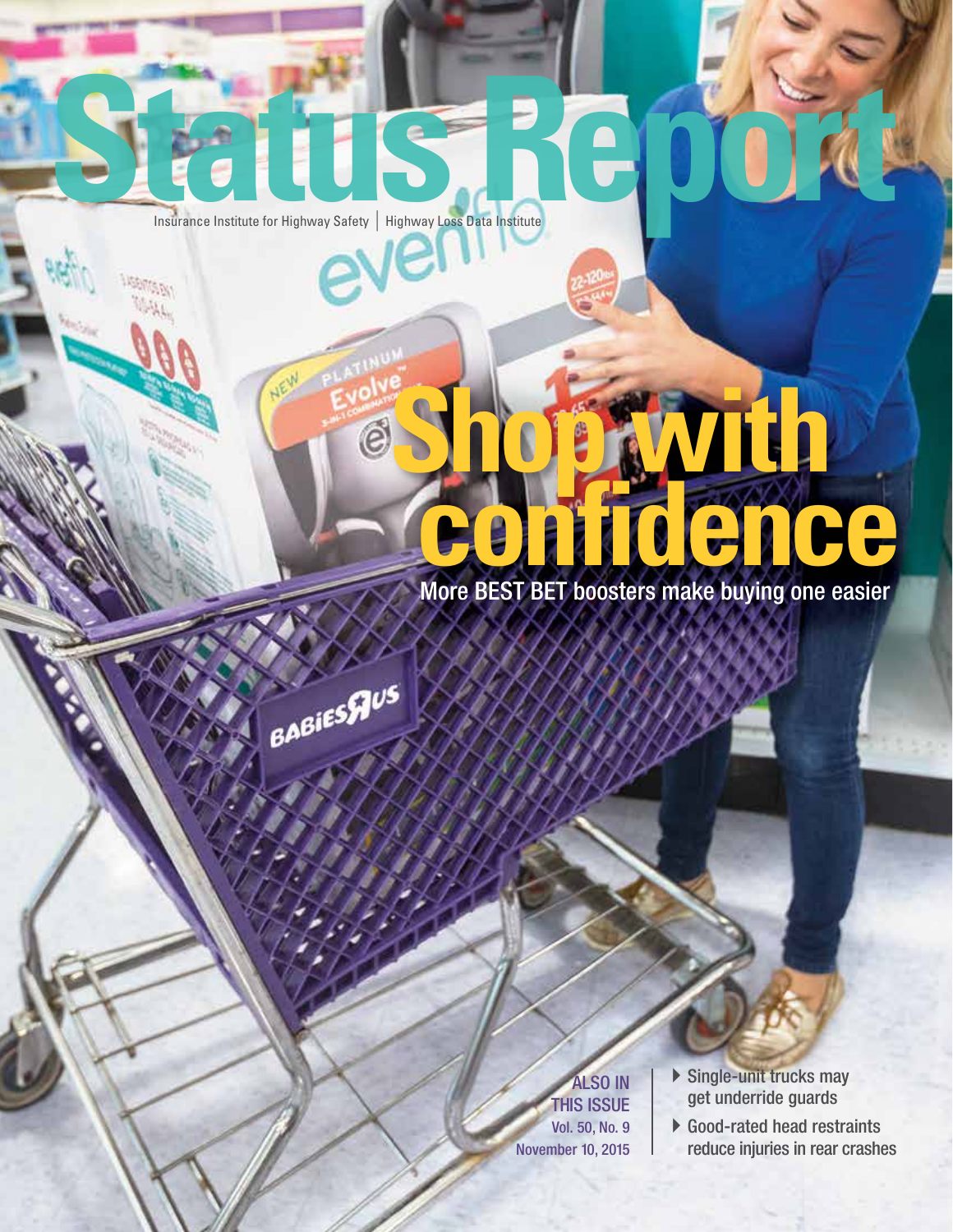When IIHS began its booster seat rat-<br>
ings in 2008, most models failed to<br>
consistently provide good belt fit ings in 2008, most models failed to the main purpose of a booster. This year, all new models evaluated by the Institute provide good or acceptable fit for typical 4 to 8 year-olds in most cars, minivans and SUVs.

Out of 23 new models evaluated, 20 earn the highest rating of BEST BET, meaning they are likely to provide good belt fit for a 4- to 8-year-old child in almost any car, minivan or SUV. An additional three models are rated GOOD BETs, meaning they provide acceptable fit in most vehicles. There are no new models in the Not Recommended category, nor are there any with the Check Fit designation, which identifies seats that may work for some children in some vehicles.

"Our ratings have succeeded in getting child seat manufacturers to prioritize belt fit when they design boosters," says Jessica Jermakian, IIHS senior research scientist. "The large number of BEST BETs on the market now makes it easier for parents to shop for a seat that will work for their child in virtually any vehicle."

Booster seats are designed for children who have outgrown harness-equipped restraints. Children ages 4-8 are 45 percent less likely to sustain injuries in crashes if they are in boosters than if they are using safety belts alone. Boosters serve as an important bridge until children are large enough for vehicle safety belts to fit properly by themselves. For some kids, that's not until age 12.

Until then, booster seats should be used to make safety belts fit correctly. Correct fit means the belt lies flat across a child's upper thighs, not across the soft abdomen, and the shoulder belt crosses snugly over the middle of a child's shoulder.

IIHS began issuing booster ratings after finding that many seats didn't consistently provide good belt fit (see *Status Report*, Oct. 1, 2008, at iihs.org). The ratings are based on evaluations of how three-point lap and shoulder belts fit a child-size test dummy seated in the booster on a stationary test fixture. Measurements are taken under four conditions spanning the range of safety belt configurations in passenger vehicles. The evaluations focus on belt fit and don't involve crash tests.

In addition to providing useful information for consumers, the ratings help manufacturers understand how to design seats for optimal fit. Most now use the Institute's

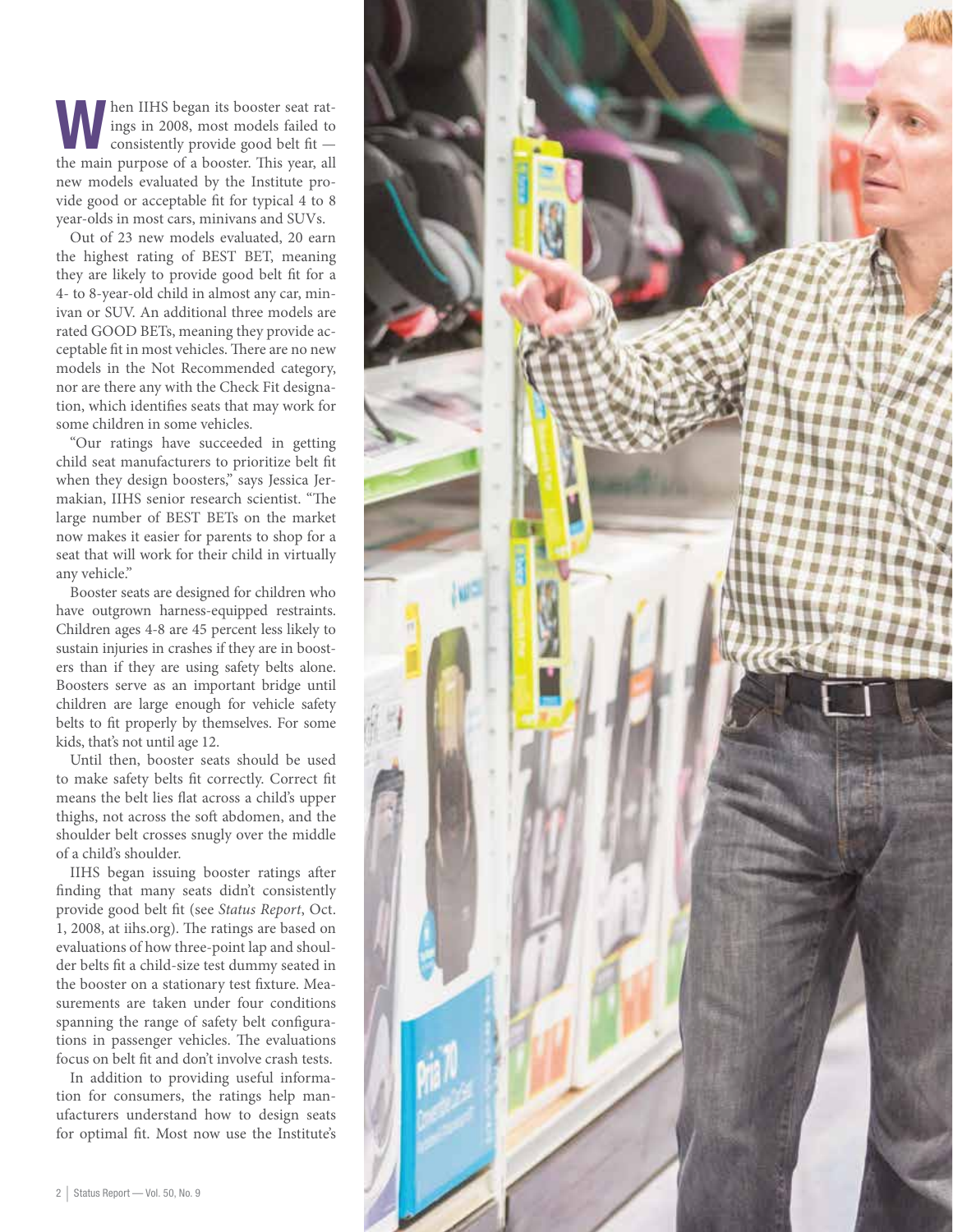

There are 23 new models for 2015, including 20 BEST BET boosters, and 3 GOOD BETs. There are no new models in the Check Fit or Not Recommended categories.

### BEST BET

BubbleBum (backless) **IIHS** Chicco KidFit (backless mode) Chicco KidFit (highback mode) Diono Cambria (backless mode) Diono Cambria (highback mode) Eddie Bauer Storage Booster (backless) Evenflo Advanced Transitions (backless mode) Evenflo Advanced Transitions (highback mode) Evenflo Platinum Evolve (backless mode) Evenflo Platinum Evolve (highback mode) Graco Atlas 65 (highback) Graco Tranzitions (backless mode) Graco Tranzitions (highback mode) Harmony Defender 360 (backless mode) Harmony Defender 360 (highback mode) Jané Montecarlo R1 (highback) Lil Fan Box Seat (backless) Little Tikes Highback Booster (backless mode) Little Tikes Highback Booster (highback mode) Little Tikes Backless Booster (backless)

### GOOD BET

Cybex Solution M-Fix (highback) Cybex Solution Q2-Fix (highback) Safety 1st Grow and Go (highback)



The dual-use Chicco KidFit, new for 2015, is an IIHS BEST BET when used as either a highback or backless booster. See the full list of ratings for 2015 and carryover models at iihs.org/boosters.

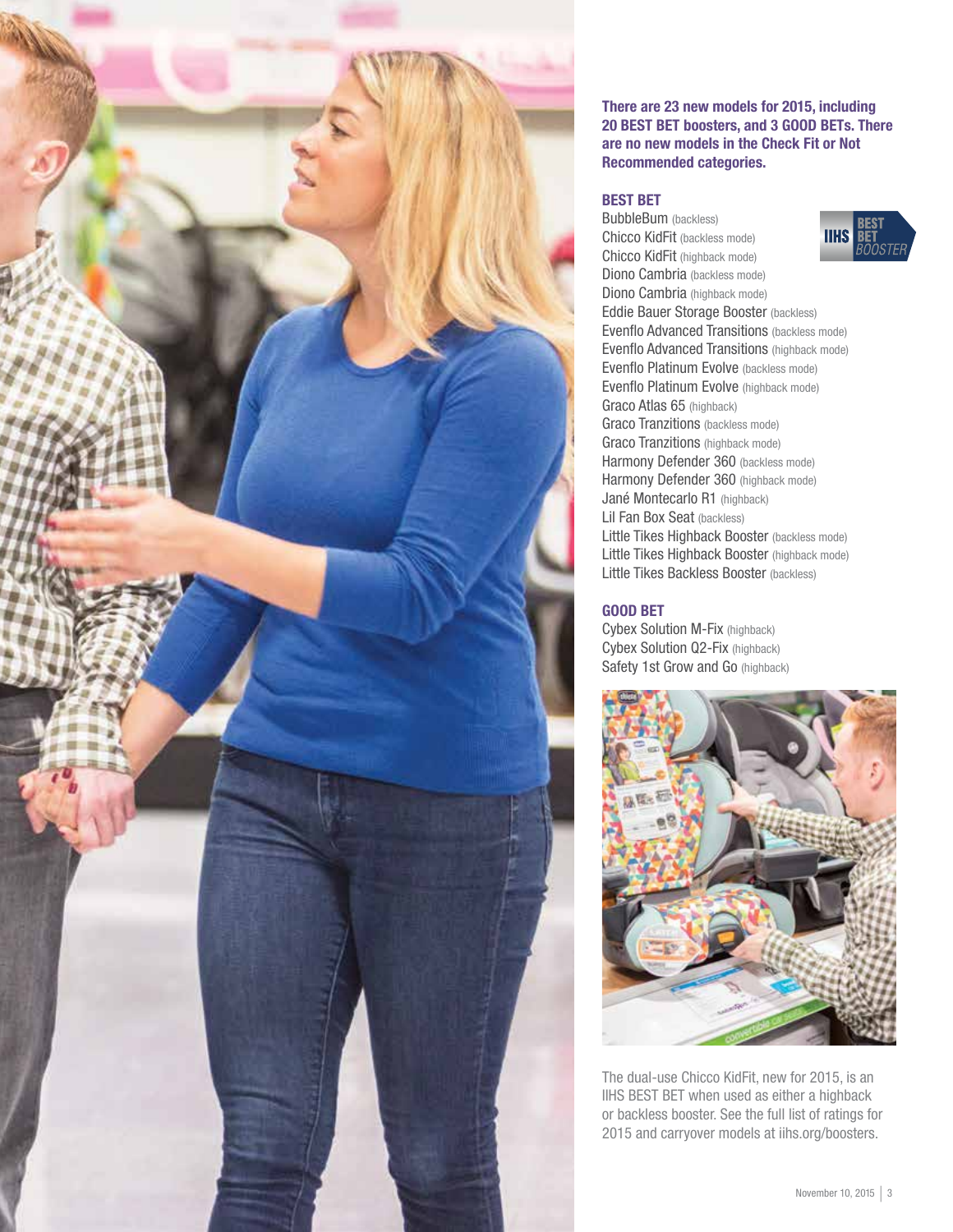

evaluation protocol in their design process, and many have traveled to the IIHS Vehicle Research Center in Ruckersville, Va., to try out their prototypes on the test fixture.

The Institute's online ratings (iihs.org/boosters) include many models that were evaluated in past years and are still on the market. Including the 2015 crop, as well as carryover models, there currently are 82 BEST BETs and eight GOOD BETs. Six boosters are Not Recommended, and 31 are in the Check Fit category.

"We hope manufacturers will move quickly to redesign or end production of the Not Recommended boosters and also phase out Check Fit seats and replace them with BEST BETs that perform their job reliably," Jermakian says.

### Variety of options

Top-rated boosters come in a variety of forms. Highback boosters have built-in shoulder belt guides, and their additional structure often makes it easier for children transitioning out of harness-equipped restraints to sit properly. Many manufacturers tout enhanced side impact protection on their highback seats, though IIHS doesn't evaluate those claims.

Backless boosters come with an attached clip to position the shoulder belt. It's important to look at how the shoulder belt fits on a child and to use the clip if it doesn't fall across the middle of the shoulder.

The new seats for 2015 include seven dual-use models. Each of them counts twice in the evaluations, with a separate rating for highback and backless modes.

As in earlier years, several are combination or 3-in-1 seats, which start out as harness-equipped restraints and can be converted to boosters when the child outgrows the harness.

One recent improvement to combination and 3-in-1 seats is the addition of a place to stow harness straps when they are not in use. This allows parents to use the seat as a booster without having to remove the harness completely.

The least expensive booster in the new crop is the Little Tikes Backless Booster, available at Walmart for \$13. The Evenflo Platinum Evolve, a 3-in-1 seat that can be used as a forwardfacing restraint, highback booster and backless booster, and the Safety 1st Grow and Go, which can be used as a rear-facing restraint, forward-facing restraint and a booster, each sell for about \$170.

#### New names, new designs

One big manufacturer, Britax, has no new or redesigned seats this year, but the names of its existing models have changed. The Frontier 90 highback is now the Frontier Clicktight, the Pinnacle 90 highback is the Pinnacle Clicktight, and the Pioneer 70 highback is simply the Pioneer. All three are BEST BETs. The Britax Parkway SG and Parkway SGL, both dual-use boosters that are BEST BETs in highback mode and Check Fit in backless mode, also are carried over.

The BubbleBum, an inflatable booster designed for portability, has a redesigned lap-belt guide intended to be easier to use. Like the earlier version, which still is on the market, the new one is a BEST BET.  $\blacksquare$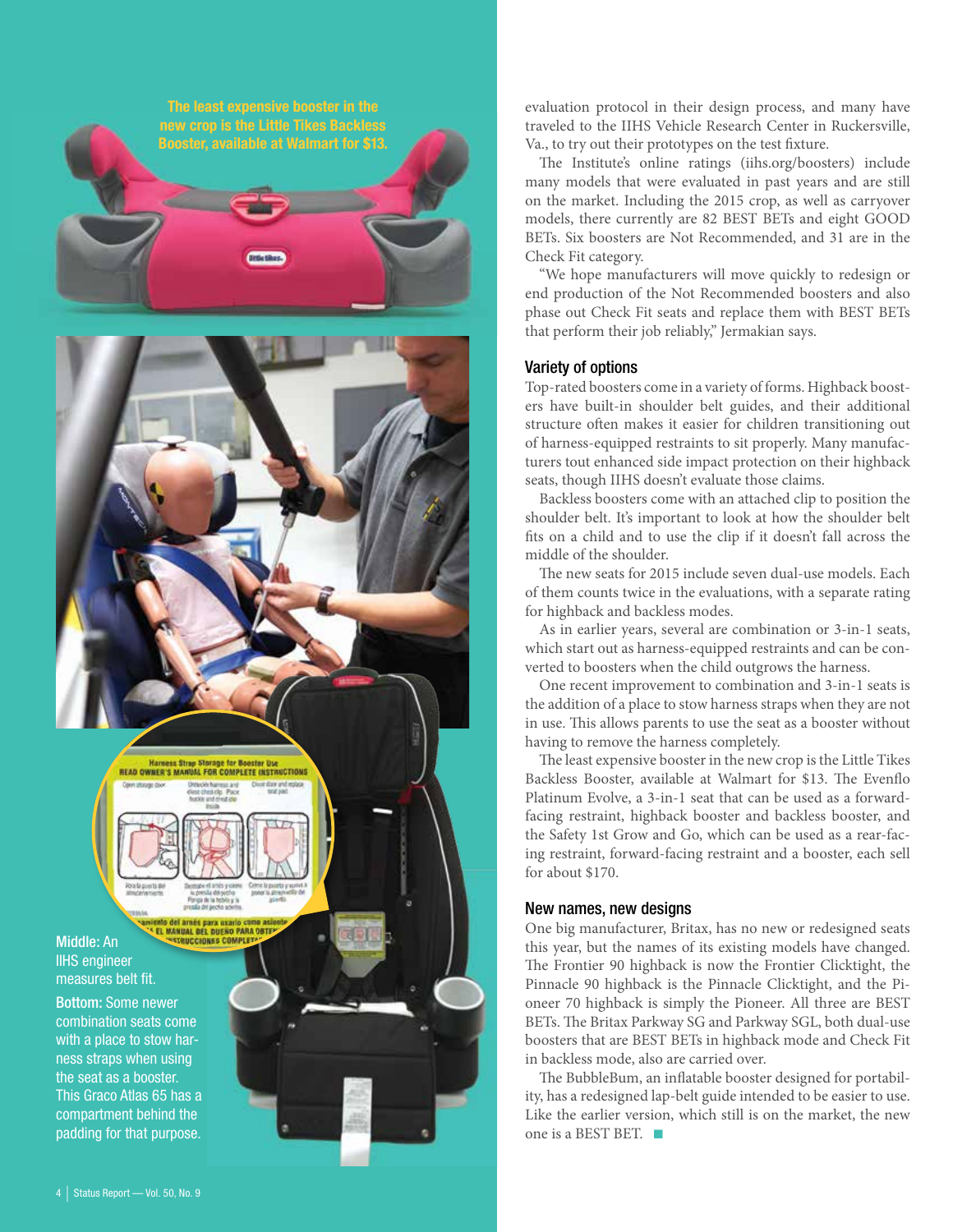### **Rear underride guard mandate may extend to more trucks under NHTSA proposal**

T he federal government has outlined a possible plan to close a deadly loophole in truck safety rules by requiring rear underride guards on single-unit trucks.

Until now, the guards — steel bars that hang from the back of trucks to prevent a passenger vehicle from moving underneath in a crash — have been mandated only on semitrailers and certain singleunit trucks involved in interstate commerce. Most single-unit trucks aren't subject to the requirement.

Single-unit trucks make up nearly three-quarters of the registered heavy vehicle fleet. They include many types of trucks designed for specific tasks, including dump trucks, garbage haulers, local delivery trucks and concrete mixers.

The National Highway Traffic Safety Administration (NHTSA) estimates that underride guards on single-unit trucks would save five lives per year and prevent 30 injuries. Institute researchers say that estimate is low.

"Requiring rear underride guards is an important step that would reduce fatalities in large truck crashes," says Matthew Brumbelow, an IIHS senior research engineer. "We hope NHTSA will reconsider some of the assumptions it used to calculate how many lives could be saved before deciding whether or not to proceed with this regulation."

Specifically, NHTSA uses an estimate of the proportion of fatal crashes that involve severe underride that was derived from interviews taken long after the crash and thus may not be accurate, Brumbelow says. Also, in looking at how many of those fatalities could have been prevented by guards, the agency doesn't take into account crashes with impact speeds over 35 mph. IIHS crash tests at 35 mph suggest the guards would likely hold up at higher speeds.

In an official comment to NHTSA, IIHS took issue with the agency's estimate that a requirement for single-unit trucks would cost up to nearly \$2,000 per truck. This calculation is based on weight estimates of underride guards that are much higher than actual measurements the Institute has taken.

The plan, which would require underride guards on single-unit trucks with a gross vehicle weight rating of 10,000 pounds or more, was laid out in an advance notice of proposed rulemaking issued in July. NHTSA also is proposing to require the same reflective tape currently required on semitrailers, an idea IIHS supports. NHTSA estimates that requirement could save as many as 14 lives per year by making trucks easier to see and thereby preventing crashes.

This notice is the first of two steps the agency said it would take when it granted a petition to consider more stringent underride rules last year (see *Status Report*, Oct. 9, 2014, at iihs.org).

Next, NHTSA is expected to propose an upgrade to the existing requirements for all truck underride guards, including those on semitrailers. IIHS research has shown that meeting the current standard isn't enough to prevent underride in many cases, particularly in offset crashes.

In the advance notice on single-unit trucks, NHTSA estimated the effect of guards that meet Canada's standard, which is stronger than the current U.S. standard for the guards required on semitrailers. While the Canadian standard is an improvement over the U.S. standard, IIHS research has shown that it is possible to build guards that do a better job than those meeting either standard when it comes to preventing underride in certain offset crash scenarios (see *Status Report*, March 14, 2013).



Single-unit trucks like these are exempt from National Highway Traffic Safety Administration requirements for rear underride guards. The agency is considering closing that loophole. Underride guards prevent smaller vehicles from going underneath a truck in a crash.



"We hope that NHTSA will consider a more comprehensive solution for both single-unit trucks and semitrailers than simply adopting the Canadian standard," Brumbelow says.

NHTSA's advance notice of proposed rulemaking is available at regulations.gov, Docket No. NHTSA-2015-0070. The IIHS comment can be found there or at iihs.org.  $\blacksquare$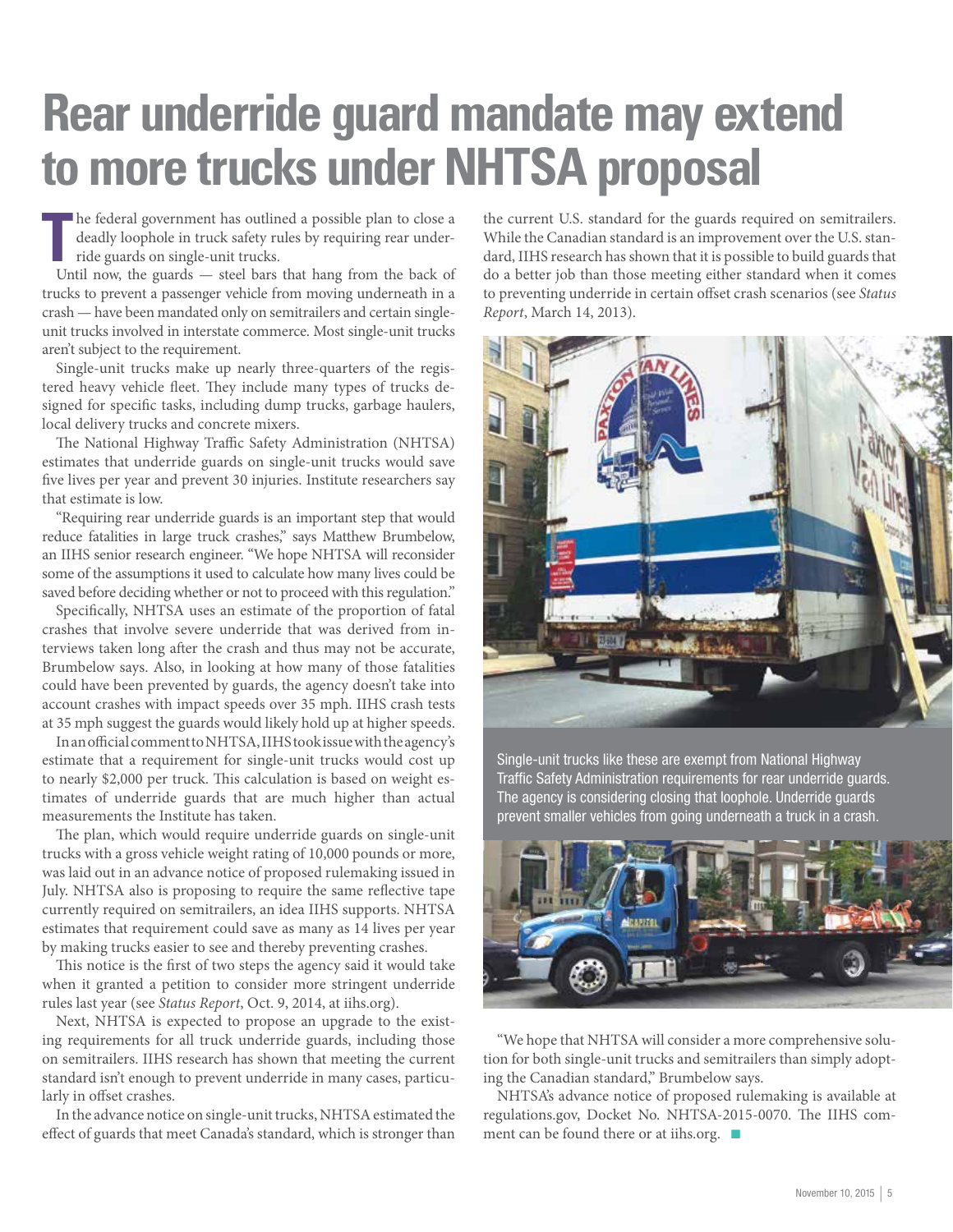

### **Good head restraints linked to 11 percent reduction in injuries in rear-end crashes**

**O** ne countermeasure continues to make<br>
to preventing neck strains and sprains<br>
to preventing neck strains and sprains a measurable difference when it comes when an occupant's vehicle is rear-ended in traffic, a new IIHS-HLDI study of insurance claims indicates. Seat/head restraint combinations that earn the top rating of good in IIHS tests reduce injury claim rates by 11 percent compared with vehicles with poorrated seats/head restraints. What is more, women and younger occupants appear to be enjoying the biggest benefits.

The analysis updates and expands on prior research by IIHS and HLDI indicating that seat/head restraint combinations that earn good ratings in IIHS tests reduce the chances that drivers will sustain neck injuries if their vehicles are rear-ended (see *Status Report*, March 15, 2008, at iihs. org). IIHS rates vehicles good, acceptable,

marginal, or poor based on both front-seat head restraint geometry and test results (see *Status Report*, Nov. 20, 2004). IIHS added a dynamic test in 2004.

A decade ago, more than half of the seats/ head restraints IIHS evaluated were rated poor and only 9 percent were rated good. Now, 95 percent of 2015 models are rated good, and none are rated poor. This is largely due to the Institute's ratings program and an upgraded U.S. regulation requiring frontseat head restraints to be higher and closer to the back of people's heads in all new vehicles as of September 2010.

"The latest findings show that seat/head restraint combinations that rate good in IIHS evaluations are helping to reduce the overall injury rate in crashes," says David Zuby, IIHS chief research officer and one of the co-authors of the new study.

Analysts examined an insurance claim database of more than 600,000 rear-impact crashes to determine the likelihood of an associated injury claim. Results were based on 2001-14 model year cars and SUVs using property damage liability and personal injury protection claims. Property damage liability covers damage caused by the insured vehicle to someone else's vehicle or property. Personal injury protection coverage is sold in states with no-fault insurance systems and covers injuries to occupants of the insured vehicle regardless of who is at fault.

The injury-reduction benefits were greatest for good-rated seats/head restraints. Those with acceptable or marginal ratings had injury rates that were 4.4 percent and 3.7 percent lower, respectively, than seats/ head restraints rated poor.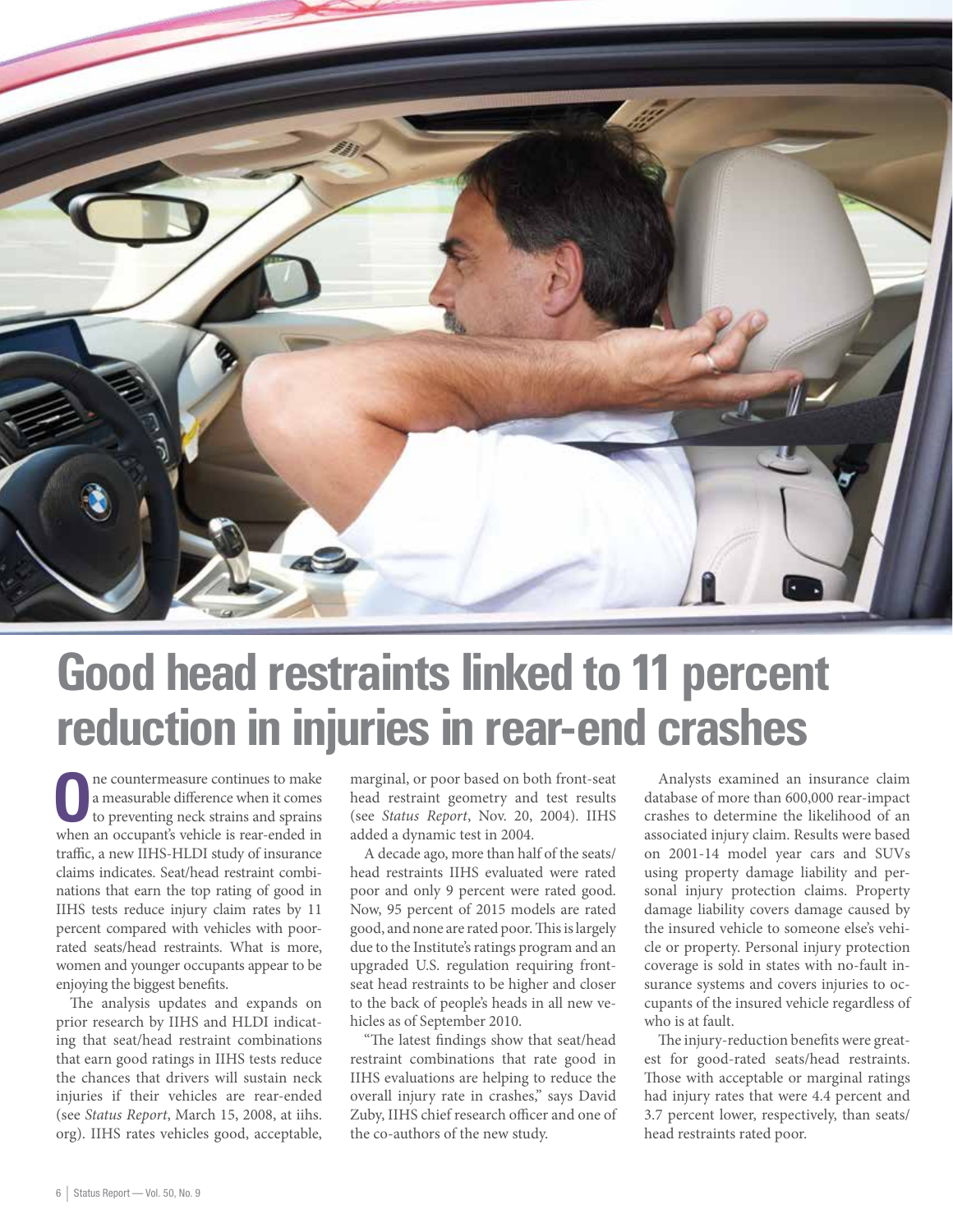

### Estimated change in injury rate compared with poor head restraints, by rated driver gender **Improved head restraints**

### -30% -20%  $-10%$  $\bigcap_{i=1}^{n} O_{i}$ 10% 20% ages 15-24 ages 25-44 ages 45-64 ages 65-99 ■ good ■ acceptable ■ marginal  $\Box$  statistically significant Estimated change in injury rate compared with poor head restraints, by rated driver age

Zuby points out that the database doesn't contain information on exactly who in the vehicle was injured — for example, whether they were the driver — or the type of injury. Prior studies indicate that neck sprains and strains, or whiplash, are the most frequently reported injuries to insurers. Most often these injuries occur in rear-end collisions, but they can happen in other types of crashes, too.

When a vehicle is struck in the rear and pushed forward, occupants' torsos move forward with their seats. If a person's head isn't supported by a head restraint, the head lags behind the torso, and the differential motion causes the neck to bend and stretch. The higher the torso acceleration, the more sudden the motion, the higher the forces on the neck, and the more likely a neck injury is to occur.

The key to reducing whiplash injury risk is to move the head and torso together. To accomplish this, the geometry of a head restraint has to be adequate — high enough and near the back of the head. Then the seat structure and stiffness must be designed to work in concert with the head restraint to

support an occupant's neck and head, accelerating them with the torso as the vehicle is pushed forward. That's why good head restraints are so important.

Analysts broke down benefits by the gender and age of the rated driver on the insurance policy and examined rear crashes that resulted in more-severe injury claims (higher than \$2,000). The gender and age analysis is based on the characteristics of the rated driver, the person assigned to the vehicle for insurance purposes but not necessarily driving at the time of a crash.

Women fared better than men in the study, with lower injury rates for good, acceptable and marginal-rated seats compared with poor-rated seats. For males, only good-rated seats were associated with statistically lower injury rates. Injury rates were 13 percent lower for women and 9 percent lower for men in vehicles with good-rated seats/head restraints.

This greater reduction in injuries for females is encouraging since earlier studies have shown that neck injuries are more likely among women in rear impacts than men.

More than half of 2005 models rated poor...



...Now nearly all 2015 models rate good



Rated driver age also affects injury outcomes. In the study, good-rated seats had lower injury rates than poor-rated seats in vehicles with drivers in age groups 15-24, 25-44 and 45-64. Drivers ages 15-24 had the largest reduction at 20 percent, followed by ages 45-64 at 11 percent, and ages 25-44 at 10 percent.

The results for more serious injuries followed a similar pattern among gender and age groups. Looking at crashes involving claims of \$2,000 or more, analysts found 16 percent fewer insurance claims were filed for neck injuries among females in vehicles with good-rated seats/head restraints compared with people in vehicles with poor seats/head restraints. Looking at age groups, drivers 25-44 years old and 46-64 years old had the largest reductions in injury rates when comparing good-rated seats/head restraints and poor-rated seat/ head restraint combinations.

For a copy of "IIHS head restraint ratings and insurance injury claim rates" by R.E. Trempel et al., email publications@ iihs.org.  $\Box$